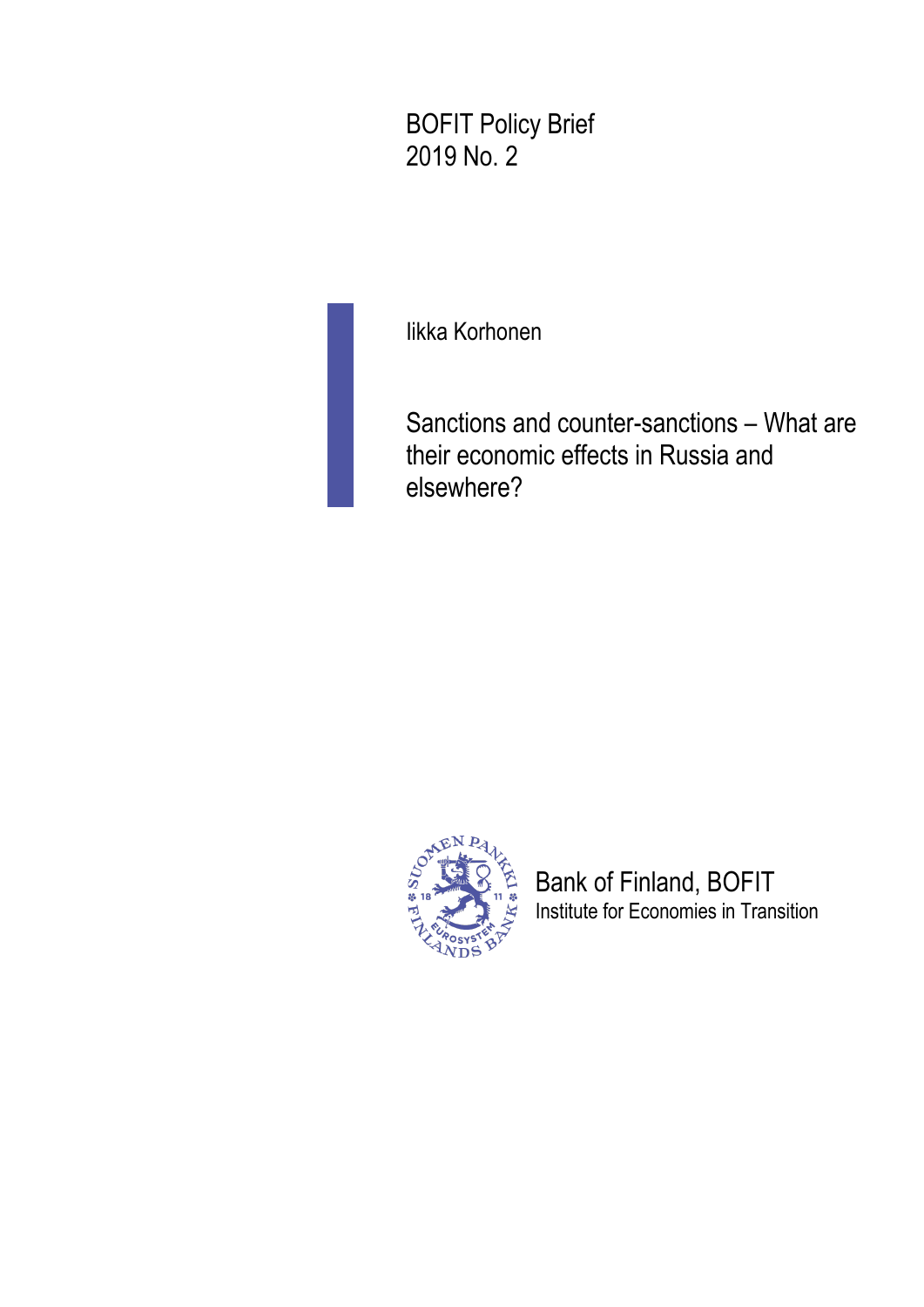BOFIT Policy Brief Editor-in-Chief Juuso Kaaresvirta

BOFIT Policy Brief 2/2019 13 September 2019

Iikka Korhonen: Sanctions and counter-sanctions – What are their economic effects in Russia and elsewhere?

ISSN 2342-205X (online)

Bank of Finland BOFIT – Institute for Economies in Transition

PO Box 160 FIN-00101 Helsinki

Phone: +358 9 183 2268

Email: bofit@bof.fi Website: www.bofit.fi/en

The opinions expressed in this paper are those of the authors and do not necessarily reflect the views of the Bank of Finland.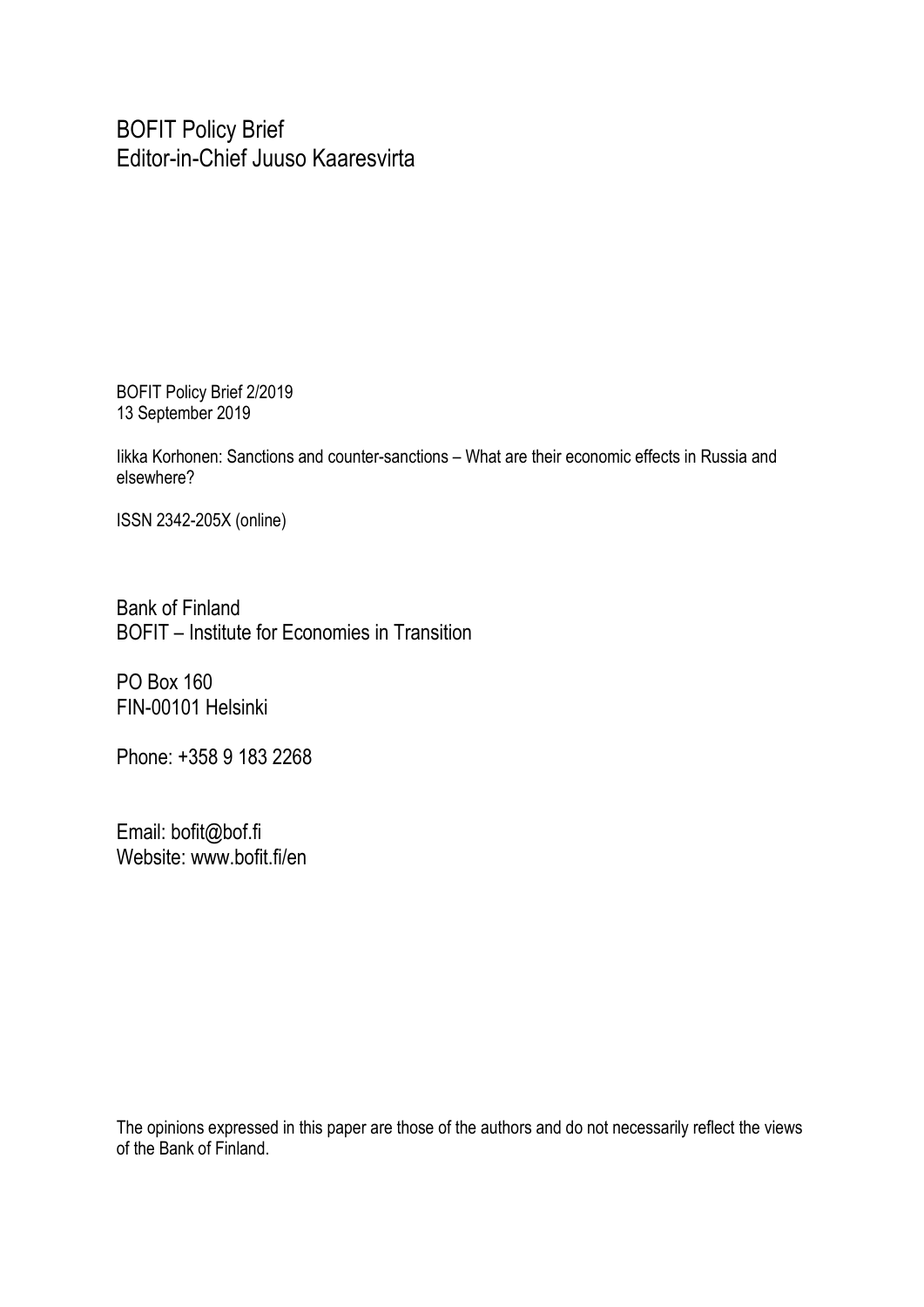## **Contents**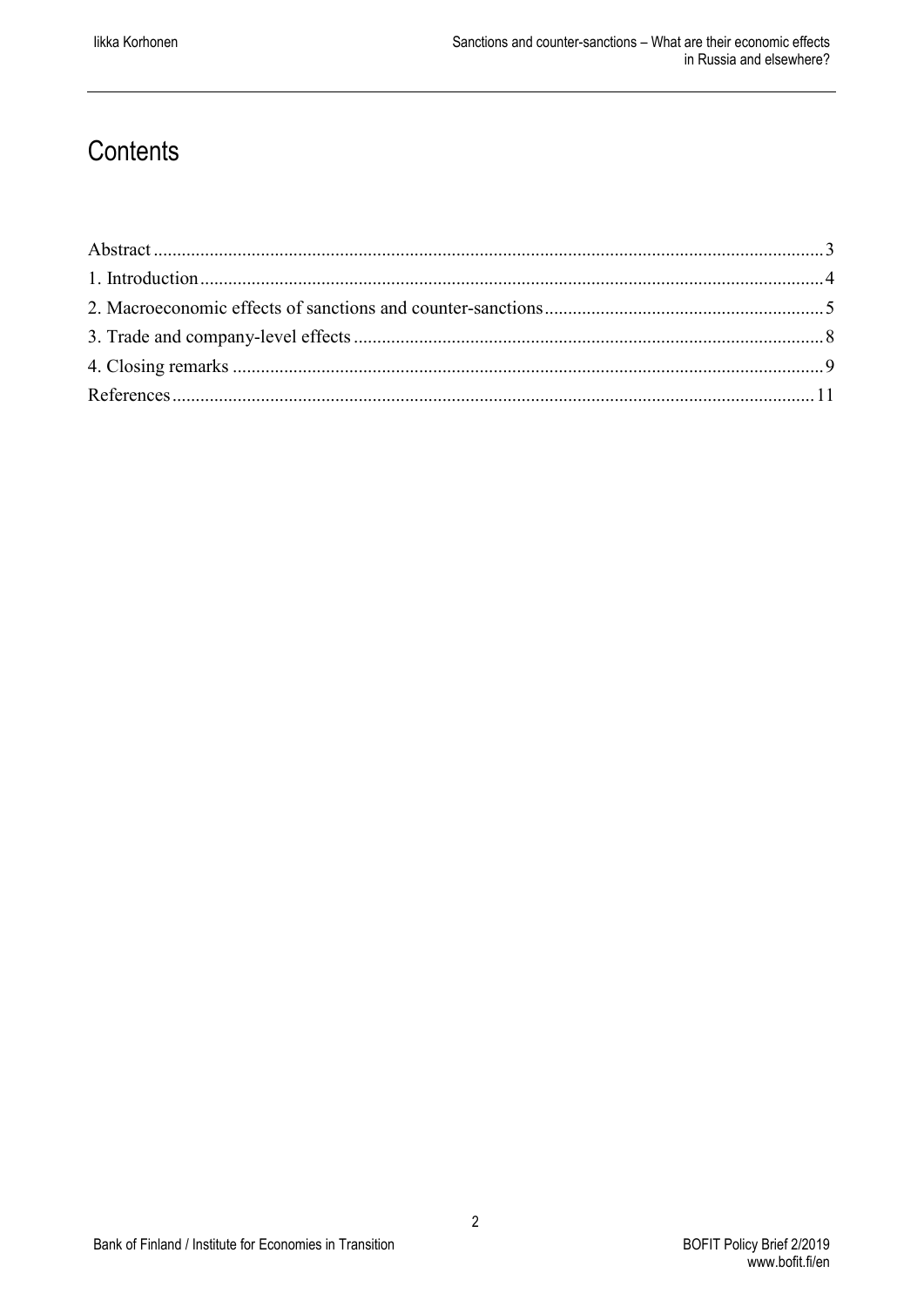Iikka Korhonen

## Sanctions and counter-sanctions – What are their economic effects in Russia and elsewhere?[1](#page-3-1)

## <span id="page-3-0"></span>Abstract

In this note, I review the literature on the economic effects of sanctions against Russia and Russia's counter-sanctions. As a general observation, studies of the macroeconomic effects of sanctions on Russia and their effects on international trade and financial flows must deal with the nearly concurrent oil price collapse at the introduction of sanctions. Most papers support the view that sanctions have worked as planned, noting the drag they have imposed on Russia's general economic development since 2014. This adverse effect most likely operates by depressing both foreign trade and foreign capital flows into Russia. Russia's own counter-sanctions have also had a clear negative effect on the welfare of the average Russian household.

Keywords: sanctions, foreign trade, capital flows, oil price, Russia

3

<span id="page-3-1"></span><sup>&</sup>lt;sup>1</sup> I would like to thank Laura Solanko and Juuso Kaaresvirta for valuable comments on an earlier draft of the paper and Greg Moore for language-editing. This paper is forthcoming in the Russian Journal of Economics.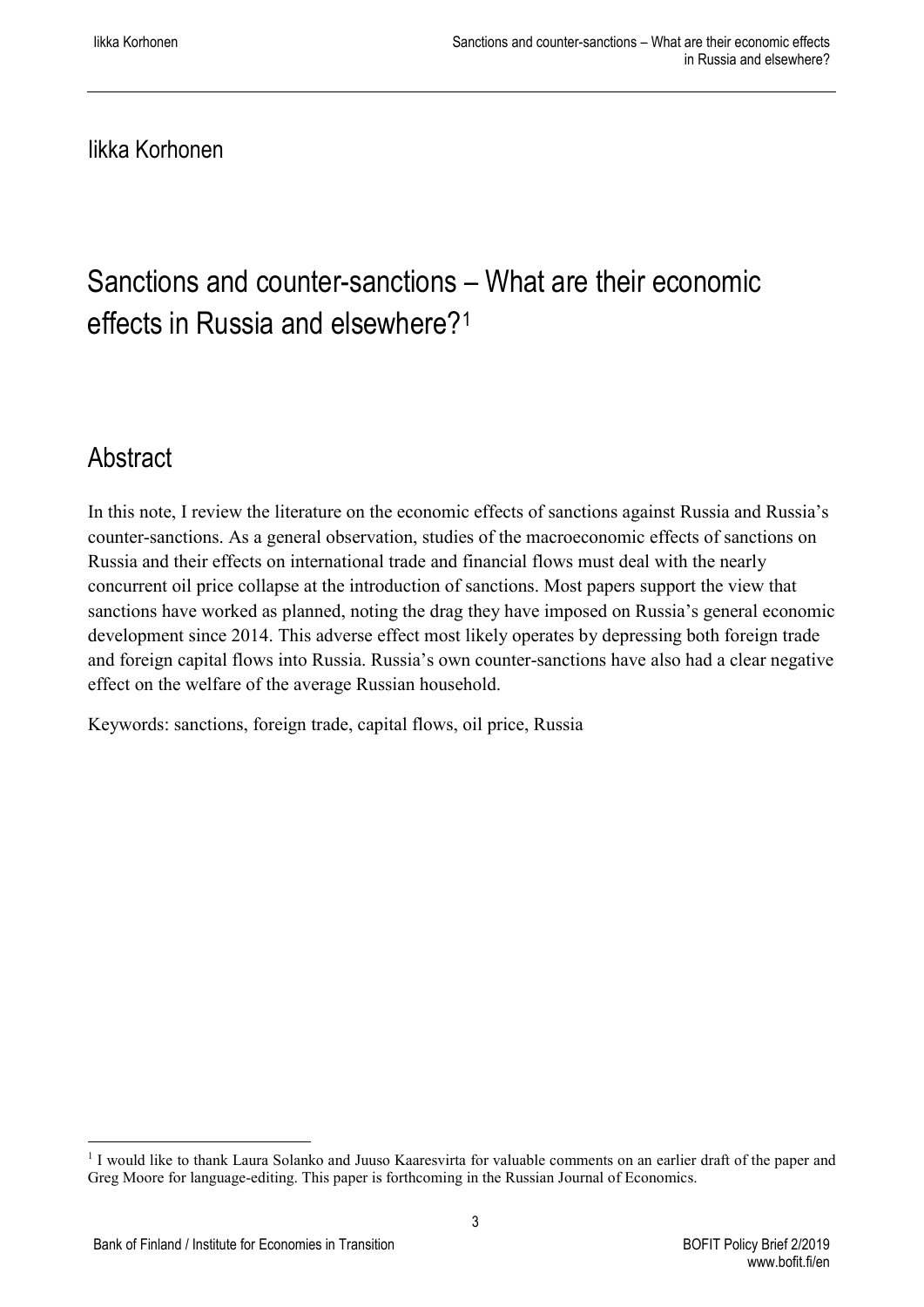### <span id="page-4-0"></span>1. Introduction

Following Russia's annexation of Crimea and Sevastopol, as well as military operations in eastern Ukraine, sanctions against Russian individuals and organizations were initiated by European Union member states, the United States, Canada, Australia and other countries.

The [2](#page-4-1)014 sanctions against Russian entities came mainly in two waves.<sup>2</sup> In the wake of Crimea's annexation in spring 2014, travel restrictions and asset freezes were imposed on Russian individuals and organizations. This first set of sanctions was quite limited. They did not apply to a single large state-owned company in Russia or the Russian government itself. The second set of sanctions came with the downing of Malaysian Airlines flight MH-17 in July 2014. They included a ban on the sale of military equipment and dual-use goods with military potential. Additionally, the G7 countries announced that they would block financing to Russian entities through the European Bank for Reconstruction and Development (EBRD).

However, the most important sanctions tool by far been prohibiting long-term financing for select large state-owned companies.<sup>[3](#page-4-2)</sup> Companies in the banking sector included Sberbank, VTB, Gazprombank, Rosselkhozbank (Russian Agricultural Bank) and VEB (Russia's state-owned development finance institution, which, strictly speaking, is not a bank). For Sberbank and VTB, which together controlled approximately 60% of the Russian banking market, this was clearly a significant step towards isolating a part of the Russian economy from global financial markets.

Furthermore, similar financial sanctions were introduced against large Russian companies in the energy sector, namely oil giant Rosneft, oil pipeline company Transneft, oil exploration and refiner Gazpromneft, as well as a collection of companies operating in the defense sector.

Russia responded with its own counter-sanctions a few days after the introduction of these much more stringent sanctions. The Russian government banned imports of a range of foodstuffs (mainly meats, dairy products, fruits and vegetables) from countries that had introduced sanctions against Russia. Some food products such as alcoholic beverages and agricultural goods meant for production of baby food were exempt from the ban.

Russia's counter-sanctions were initially synchronized with the EU's decision-making cycle, but that has changed. Russia's current import ban is set to expire at the end of 2020, while the EU must decide on sanction renewal every six months. Moreover, Russia's counter-sanctions have become part of its general import substitution policies. Such policies reduce foreign competition in Russia, so they could further impede Russian growth in coming years if protected incumbent companies lack competitive incentives to increase efficiency and productivity.

This note does not assess the economic effects of the US sanctions introduced in 2018 as they are quite different in nature from earlier sanctions. It also leaves for others the discussion on rationales for economic sanctions. It is sufficient here to mention the observation of Gould-Davies (2018), who, in his succinct discussion on the uses of economic sanctions as a foreign policy tool, notes that the sanctions against Russia are unprecedented in the sense that Russia is the largest economy against which sanctions have ever been deployed. This makes assessment of their effects for all the parties involved more difficult. For further discussion on the design of sanctions against Russian entities, see e.g. Christie (2016).

4

<span id="page-4-1"></span><sup>&</sup>lt;sup>2</sup> For a more detailed account of sanctions, their timing and design in 2014, see Korhonen et al. (2018).

<span id="page-4-2"></span><sup>&</sup>lt;sup>3</sup> The initial threshold was 90 days, but was soon reduced to 30 days.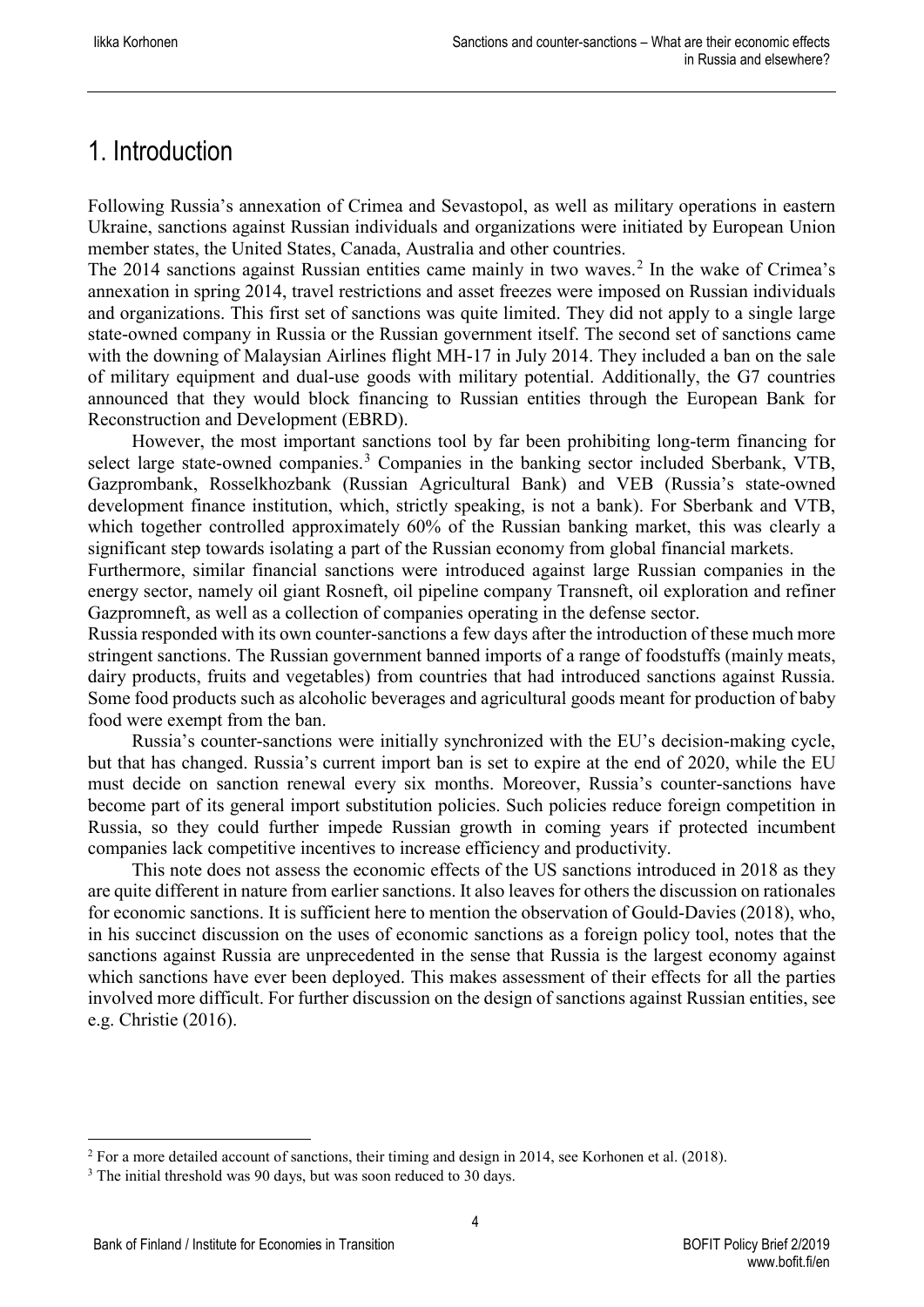

Figure 1. Russia's quarterly GDP growth rate, % year-on-year

Source: Rosstat.

Russia clearly suffered an economic downturn in 2014 and 2015 (Figure 1), but how much of that was due to the sanctions and how much to other factors? Moreover, if sanctions had any effect, through which channels did they operate? It should also be noted that Russia's GDP growth had decelerated continuously since early 2012.

The rest of this note is structured as follows. The second section considers papers that assess the macroeconomic effects of sanctions and Russia's counter-sanctions. The third section explores papers focusing on international trade impacts and company-level effects of sanctions. The fourth section concludes.

#### <span id="page-5-0"></span>2. Macroeconomic effects of sanctions and counter-sanctions

A number of papers have looked at the macroeconomic effects of Western sanctions on Russia. The exercise, as noted, is complicated by the almost-concurrent drop in the price of crude oil (Figure 2). In tandem with the introduction of sanctions, Urals crude oil prices declined almost 50% between June 2014 and early 2015. Such drops are traditionally associated with lower export and tax revenue in Russia, as well as tightening financial conditions. In 2014 and 2015, these negative effects were reinforced by the introduction of sanctions and the potential for further sanctions.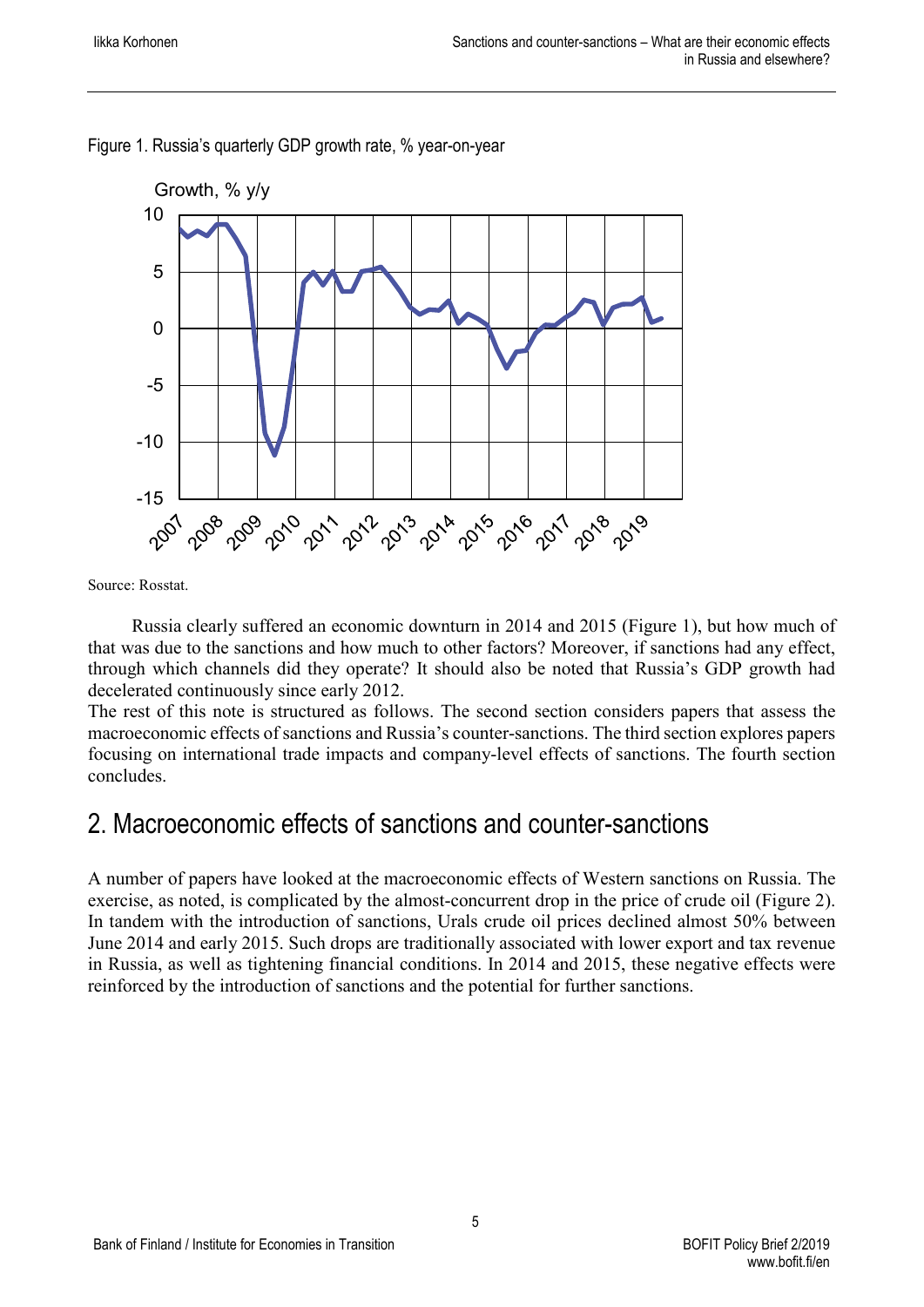

Figure 2. Urals crude oil price and RUB/USD exchange rate

Papers from the outset of sanctions claim that they seemed to be having some negative impact. Citibank (2015) found that some 90% of the GDP decline in 2014 and early 2015 could be explained by the drop in the price of oil, leaving only 10% to be explained by everything else, including the sanctions. The International Monetary Fund (2015) examined the potential effects of sanctions and Russia's counter-sanctions. In its model exercise, sanctions reduced Russian real GDP initially by 1– 1.5%. Over the medium-term, the IMF suggested that Russia's cumulative output loss might be as high as 9%. This large loss in GDP, however, presupposed a lower level of investment and lower level of productivity growth (as Russia's own inward-looking policies lead to lower level of competition). According to then-available data, Russia's GDP declined initially some 2.5%, of which one percentage point, or almost half, could be explained by sanctions and counter-sanctions. (Russia's statistical agency Rosstat has since revised its GDP data to show that the decline in Russian output was smaller than previously thought.) A study by the World Bank (2015) assesses the various channels through with sanctions and counter-sanctions might affect the Russian economy. They conclude that the impact is likely negative, but do not attempt to quantify the reduction in growth. The paper highlights the fact that investments are most likely to suffer from the sanctions.

Gurvich and Prilepskiy (2015) look at the effects of financial sanctions on Russian companies. While financial sanctions reduced corporate financing opportunities, companies could still access their own foreign assets, thereby alleviating the negative effects of sanctions. To gauge the macroeconomic effects of sanctions, Gurvich and Prilepskiy formulate four scenarios for various combinations of sanctions regimes and oil price. They find that cumulative effect of sanctions on Russian GDP during 2014–2017 would be 2.4 percentage points, i.e. without sanctions the level of GDP would have been 2.4% higher at the end of 2017. However, the negative effects of low oil prices in the period were three times greater than the sanctions effect. In this regard, their results conform with many papers on the topic.

Dreger et al. (2016), who look at the effects of sanctions and oil price on Russia's financial markets, conclude that the price of oil is much more important in driving developments of the external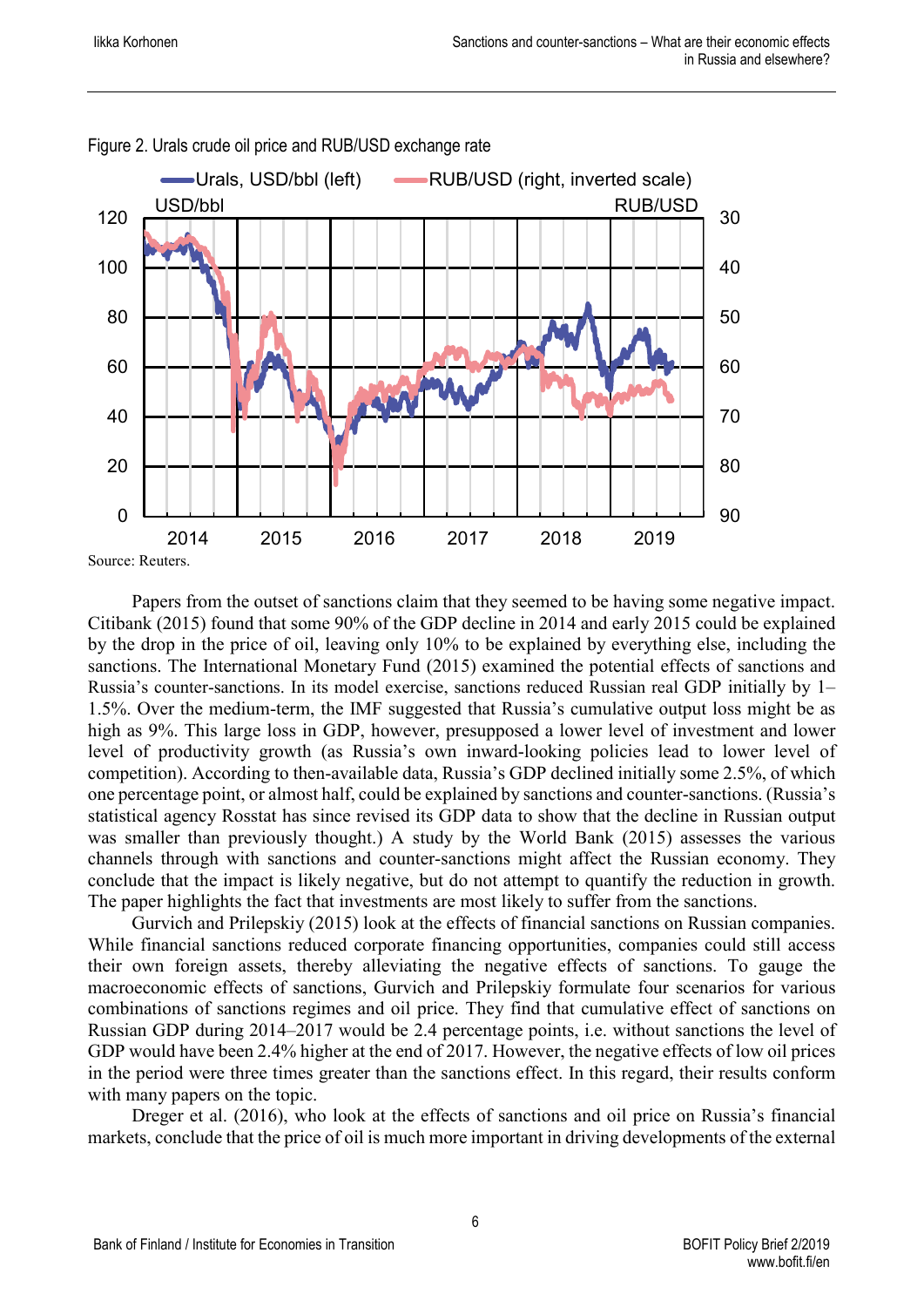value of Russia's ruble than sanctions. They point out that sanctions and sanction announcements, however, may have contributed to higher ruble volatility.

With sanctions in place now for over five years, we have a collection of fresh studies looking at their economic effects. The International Monetary Fund (2019) looks at Russia's growth slowdown between 2014 and 2018 with the help of international macroeconomic models, and concludes that sanctions reduced Russia's growth rate 0.2 percentage points every year during that period. However, other factors, including Russia's own macroeconomic policies were more important. Low oil prices shaved off approximately 0.7 percentage points from GDP growth per annum, and restrictive macroeconomic policies meant that growth was eventually even lower. Again, the effect of oil prices predominates over sanctions.

Also Pestova and Mamonov (2019) find that oil prices have been more important in driving Russia's GDP growth than sanctions. Using a Bayesian vector-autoregressive model, they determine that the cumulative effect of sanctions in 2014 and 2015 decreased the Russian GDP by 1.2%. They argue that sanctions have worked via reduced investment by Russian companies.

Kholodilin and Netšunajev (2019), also employing a structural vector-autoregressive model, examine the effects of sanctions on Russia and the euro area. They are much more skeptical about the effects of sanctions on Russian GDP, asserting that any negative effect from sanctions likely occurred between mid-2014 and early 2016. However, sanctions have had a clear negative influence on the real effective exchange rate of the ruble, ten times as large as the effect on the euro.

Using a synthetic control method to examine how sanctions have affected Russia's per capita GDP Barsegyan (2019) finds that, on average, Russia's per capita GDP is 1.5% lower between 2014 and 2017 than it would have been without sanctions.<sup>[4](#page-7-0)</sup> Sanctions work by e.g. reducing foreign direct investment. On the other hand, Russia's counter-sanctions have led to higher agricultural production. There are far fewer studies examining the economic effects of Russia's counter-sanctions. Volchkova et al. (2018) conclude that counter-sanctions have clearly reduced the welfare level of the average Russian household by raising prices of many goods. On average, every Russian has had to decrease consumption of banned items by 2,000 rubles a year. Baranova and Porokhova (2018) report that Russia's counter-sanctions reduced Russia's GDP by 0.2% and real incomes by 2–3% between 2014 and 2018. GDP was lower than in a scenario without counter-sanctions due to lower private consumption not fully offset by increased agricultural production.

Taken as a whole, the papers suggest that changes in oil prices are usually more important in explaining Russia's economic growth, even if sanctions have affected the Russian macroeconomic trends. Differences in the precise results obtained can be due to several factors, e.g. choice of the sanctions variable. Dreger et al. (2016) as well as Kholodilin and Netšunajev (2019) use a particular form of sanctions intensity index, while many other studies treat sanctions more as a binary variable. In addition, different vintages of Russian GDP may give different results. For example, Rosstat significantly revised its estimates of 2016 and 2017 GDP and domestic demand in January 2019. Rosstat's estimate of the GDP drop in 2015, which now stands at −2.3%, also shifted between the first estimate and the final release by more than 1.5 percentage points. Keeping in mind all these caveats, Table 1 summarizes results from a few of the most recent papers surveyed in this section.

<span id="page-7-0"></span> <sup>4</sup> The control group here consists mostly of other oil producing states, so the effect of oil price drop should be observed in this group, including "synthetic Russia."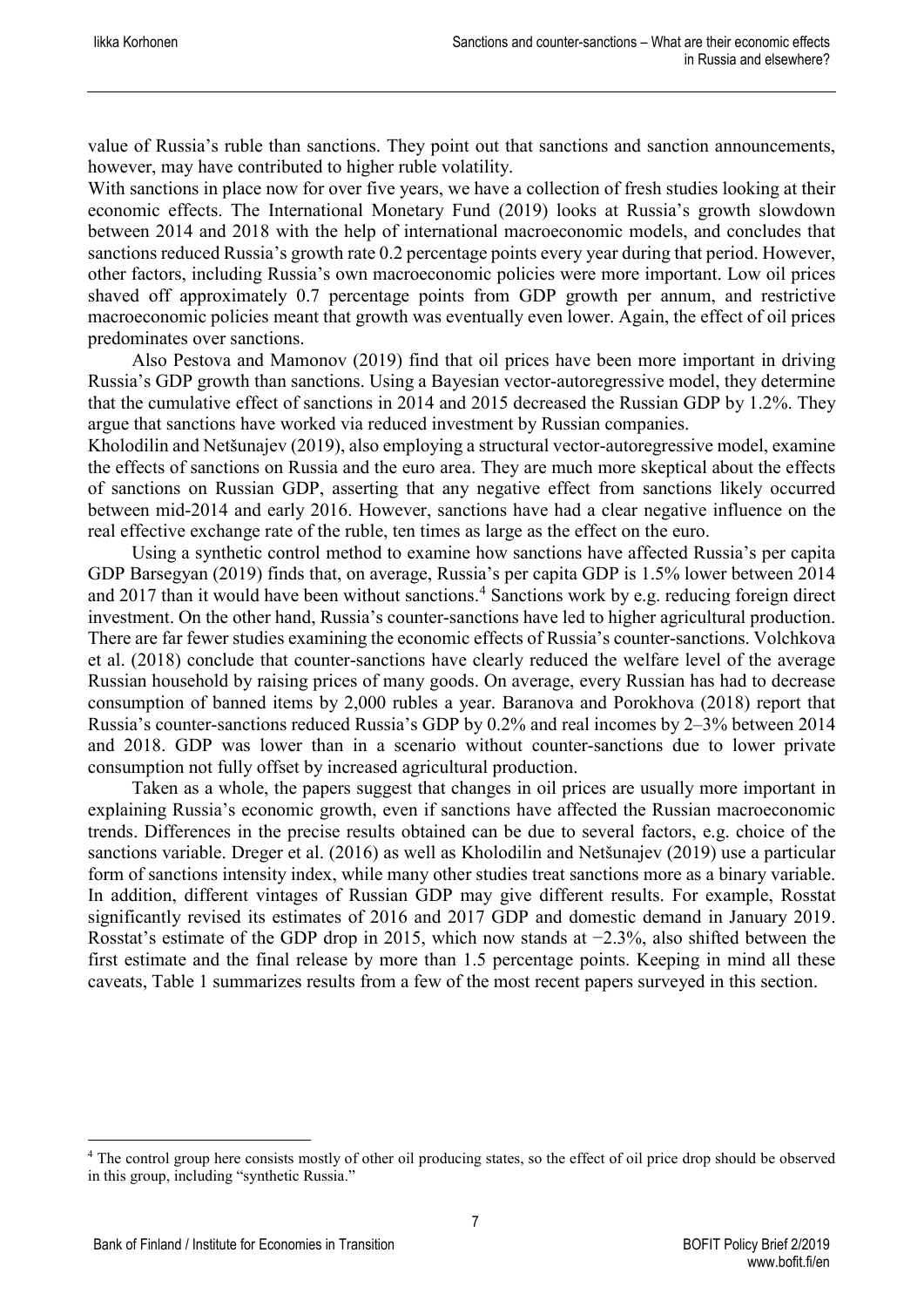| Paper                               | <b>Period</b> | <b>Effect</b>                                    |
|-------------------------------------|---------------|--------------------------------------------------|
| <b>IMF</b> (2019)                   | 2014-2018     | $-0.2$ p.p. per annum                            |
| Pestova and Mamonov (2019)          | 2014–2015     | $-1.2\%$ by the end of 2015                      |
| Kholodilin and Netšunajev<br>(2019) | 2014-2016     | No statistically significant<br>effect           |
| Barsegyan (2019)                    | 2014-2017     | Level of per capita GDP on<br>average 1.5% lower |

Table 1. Summary of recent studies on the impact of sanctions on Russian GDP

## <span id="page-8-0"></span>3. Trade and company-level effects

Several papers go into detail on the effects of sanctions on trade between Russia and sanctioning countries or on individual sanctioned companies.

Crozet and Hinz (2019) look at the effect of sanctions on foreign trade between Russia and other countries. Within a traditional gravity model, they first look at Russia's exports to its major trading partners. They determine that Russia lost some \$54 billion in exports from the beginning of sanctions to the end of 2015. Western countries imposing sanctions lost approximately \$42 billion in exports to Russia, with more than 90% of this loss was borne by the EU countries. Interestingly, most of this reduction in trade happened in goods that neither side had banned. Trade declined perhaps because of reduced availability of finance or greater risk aversion.

Belin and Hanousek (2019) find somewhat smaller trade effects from sanctions than Crozet and Hinz (2019) when they dissect the differential effect of the EU and Russian sanctions. Exports from the sanctioning countries to Russia were \$10.5 billion smaller from mid-2014 to the end of 2016 than in the absence of sanctions, with the effect coming predominantly from Russian counter-sanctions. Cheptea and Gaigné (2018) find that less than half of the drop in the EU exports to Russia in goods that Russia sanctioned was due to sanctions themselves. The bulk of the export decline came from a weaker ruble and the decrease in Russian purchasing power. Moreover, EU exports of agricultural goods to Russia are now higher than before the sanctions, indicating that the EU producers have been able to re-orient their exports to circumvent sanctions.

Fritz et al. (2017) apply a counterfactual analysis based on an econometric model to assess sanctions' effect on the EU countries' exports to Russia. They find that EU exports to Russia between 2014 and 2016 were \$35 billion lower (11% lower compared to the baseline) than they would have been without the sanctions. In this analysis, the export drop was largest in agricultural goods targeted by Russia's counter-sanctions. However, exports declined in many other categories as well, hinting at the importance of trade finance and its availability.

Using company-level data from Russia to research whether targeted sanctions have had their desired effect, Ahn and Ludema (2019) ask whether Russian companies under sanctions performed differently from their peers. They conclude that has indeed been the case. Targeted companies are shown to have performed poorly relative to other companies with similar characteristics. For example, their operating revenue falls by one-quarter and their total assets by approximately one-half in comparison to the control group. Targeted firms have also had to cut staff and face a higher probability of going out of business. In this sense, targeted sanctions have functioned as designed.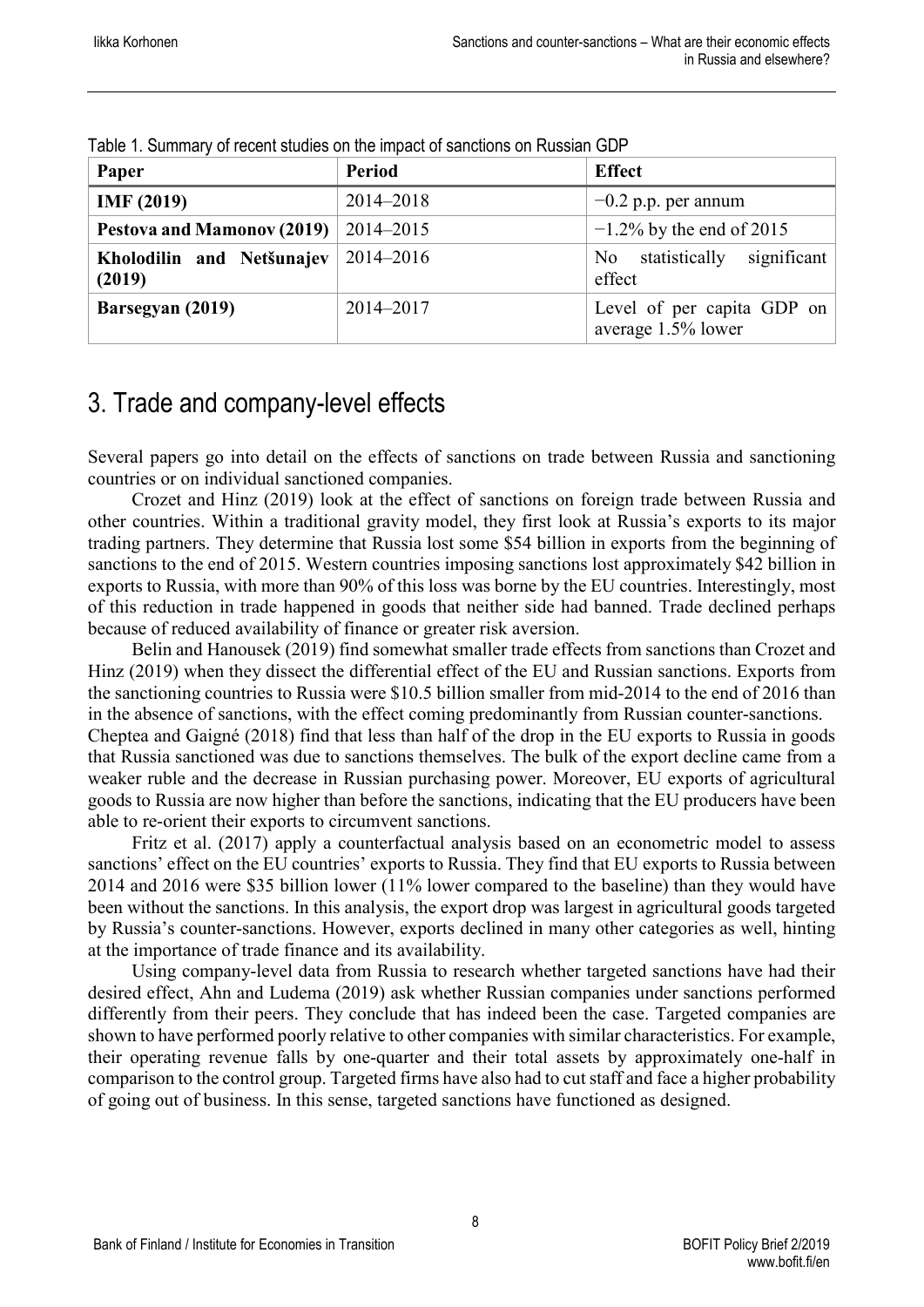## <span id="page-9-0"></span>4. Closing remarks

Surveying the literature on the topic, it is clear that Western sanctions have had a negative effect on the Russian economy over the past five years. At the same time, fluctuations in the price of oil continue to exert a larger (arguably much larger) effect on Russia's economic activity. Sanctions thus have worked as intended. They were never designed to wreck the Russian economy or a particular sector of the Russian economy, but nevertheless have extracted a clear economic price for Russia's undesirable actions.

Based on the evidence, one can surmise that so far sanctions have worked (e.g. by restricting the access of Russian companies to finance) to reduce investment in Russia. Figure 3 shows the evolution of Russia's foreign debt. It is clear that the foreign funding of Russian bank in particular has been affected by financial sanctions. The foreign debt of Russian banks peaked in March 2014 at \$214 billion, thereafter declining to \$80 billion in June 2019, a reduction of 62%. The dominant position of Sberbank and VTB, which are under sanctions, likely accounts for much of Russia's decoupling from global capital markets. A tantalizing issue is why no additional financing has been forthcoming from elsewhere, particularly China, to make up for the loss of financing from the US and EU countries. Korhonen and Koskinen (2019) present evidence that net capital flows from the sanctioning countries' banks to Russia declined by \$700 million per quarter after sanctions.



Figure 3. Russia's foreign debt

Source: Central Bank of Russia.

While foreign direct investments have not been banned, they have probably been affected as well. Golikova and Kuznetsov (2017) present survey evidence from Russian companies and show that companies involved in foreign trade are more worried about sanctions. In the manufacturing sector, technologically advanced companies view the effects of sanctions quite negatively. This may hamper Russia's efforts at technological catch-up in the years ahead.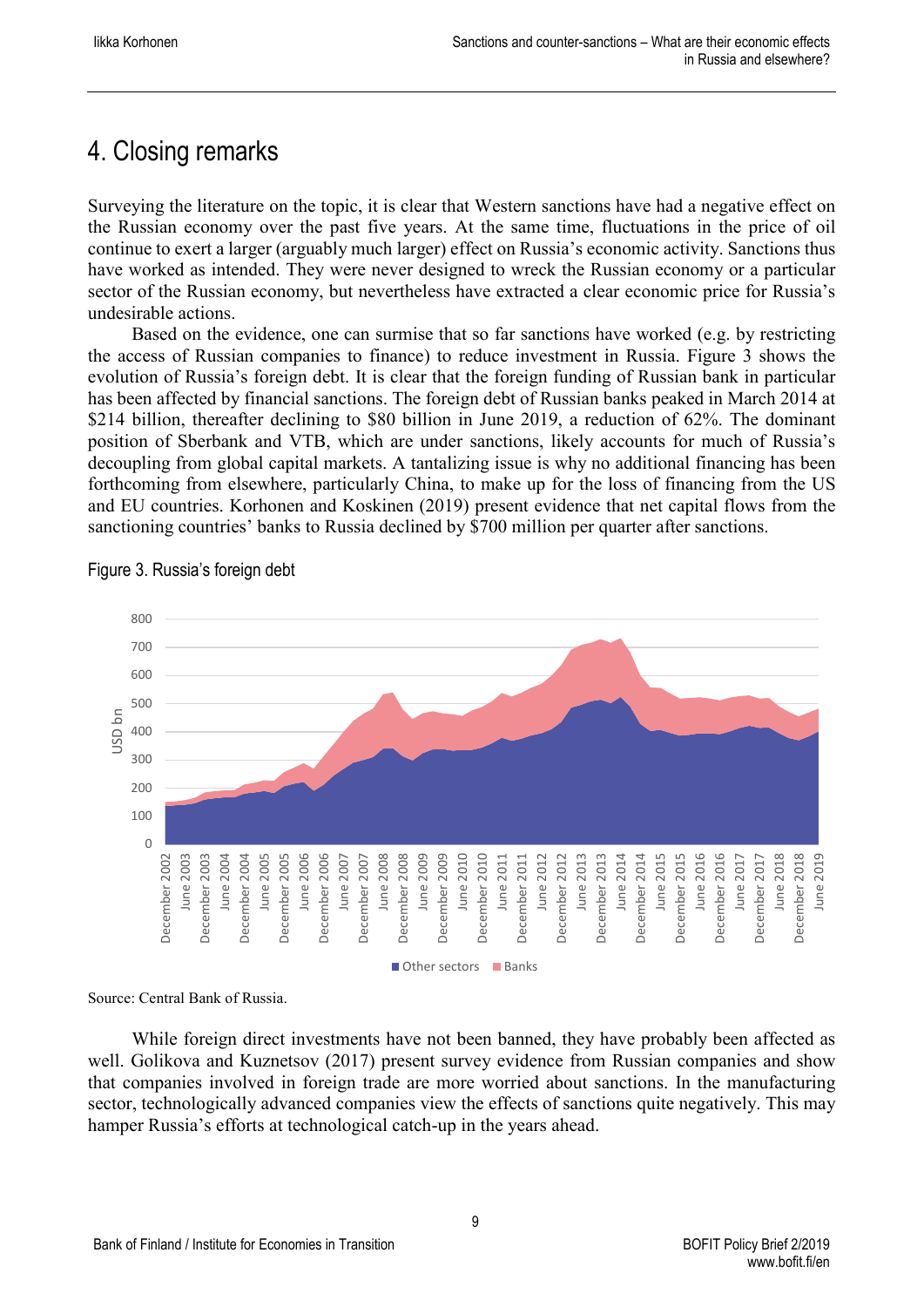Western countries have also paid a price for sanctions and counter-sanctions. Western exports to Russia have been lower than they would have otherwise, even in sectors where Russia has not imposed import bans.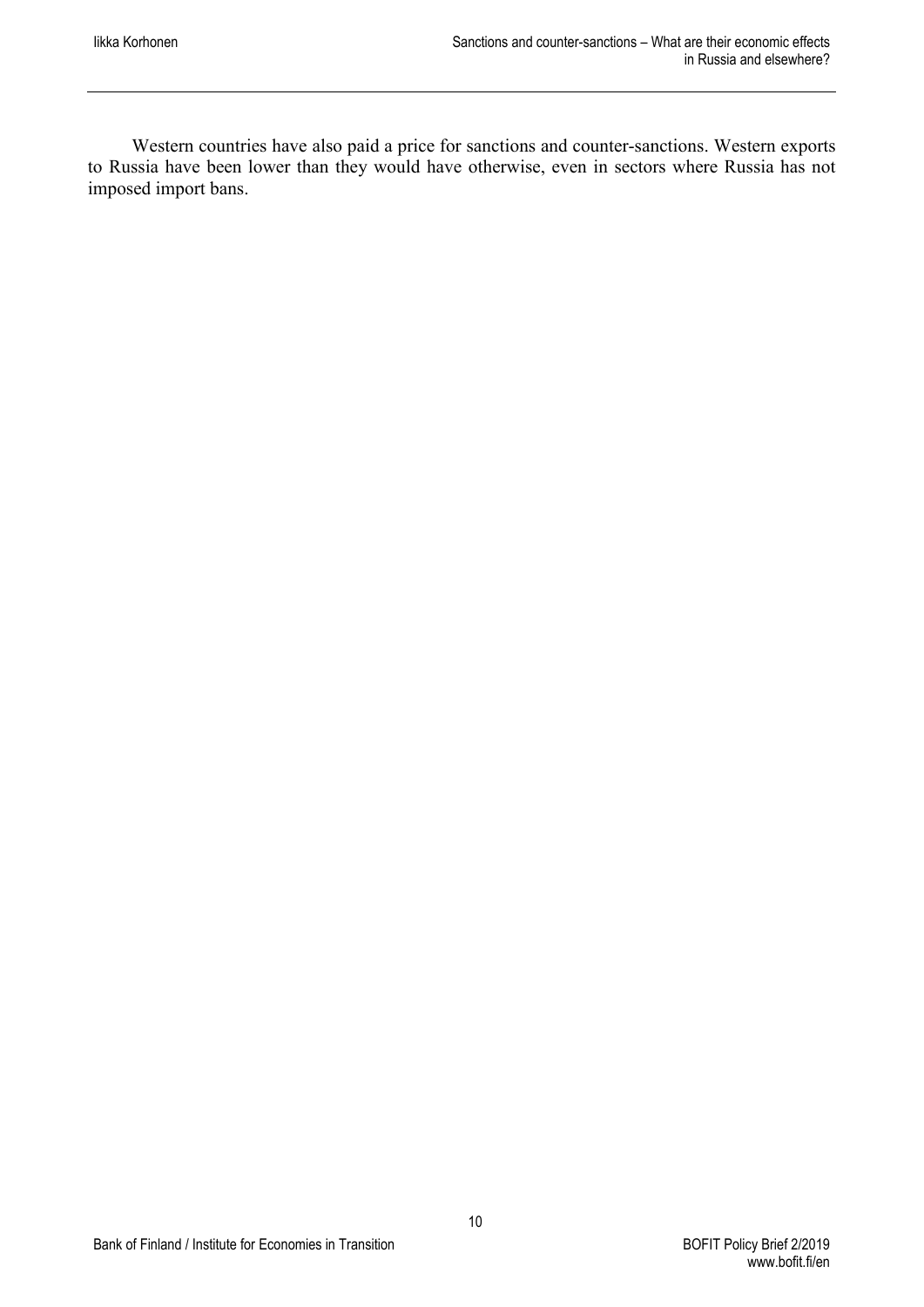## <span id="page-11-0"></span>References

**Ahn, Daniel P. and Rodney D. Ludema (2019).** "The sword and the shield: the economics of targeted sanctions," CESifo Working Paper 7620.

**Baranova, Vasilisa and Natalia Porokhova (2018).** "Изменение экономической политики основной канал влияния санкций на российскую экономику," AKRA Macroeconomic Research, [https://www.acra-ratings.ru/research/819.](https://www.acra-ratings.ru/research/819)

**Barsegyan, Gayane (2019).** "Sanctions and Counter-Sanctions: What Did They Do?" forthcoming as BOFIT Discussion Paper.

**Belin, Matej and Jan Hanousek (2019).** "Which Sanctions Matter? Analysis of the EU/Russian Sanctions of 2014," Centre for Economic Policy Research Discussion Paper 13549.

**Cheptea, Angela and Carl Gaigné (2018).** "Russian food embargo and the lost trade," SMART-LERECO Working Paper 18-05.

**Christie, Edward Hunter (2016).** "The Design and Impact of Western Economic Sanctions against Russia," RUSI Journal, 161(3), 52–64.

**Citibank (2015).** "Russia Macro View – Not too anxious about sanctions," [https://ir.citi.com/Ns6%2BuSgO5bg45MCK6HCwlUVxbZo5TXkL%2BBrYQ2S19pKubi3rbFbTU](https://ir.citi.com/Ns6%2BuSgO5bg45MCK6HCwlUVxbZo5TXkL%2BBrYQ2S19pKubi3rbFbTU255d6er4oAaBvV4bqrOgYE%3D) [255d6er4oAaBvV4bqrOgYE%3D.](https://ir.citi.com/Ns6%2BuSgO5bg45MCK6HCwlUVxbZo5TXkL%2BBrYQ2S19pKubi3rbFbTU255d6er4oAaBvV4bqrOgYE%3D)

**Crozet, Matthieu and Julian Hinz (2019).** "Friendly fire: the trade impact of the Russia sanctions and counter-sanctions," [https://matthieucrozet.weebly.com/uploads/6/0/2/7/60271695/sanctionsep.pdf.](https://matthieucrozet.weebly.com/uploads/6/0/2/7/60271695/sanctionsep.pdf)

**Dreger, Christian, Jarko Fidrmuc, Konstantin Kholodilin and Dirk Ulbricht (2016).** "Between the hammer and the anvil: The impact of economic sanctions and oil prices on Russia's ruble," Journal of Comparative Economics, 44(2), 295–308.

**Fritz, Oliver, Elisabeth Christen, Franz Sinabell and Julian Hinz (2017).** "Russia's and the EU's Sanctions – Economic and Trade Effects, Compliance and the Way Forward," European Parliament, Policy Department, Directorate-General for External Policies, [http://www.europarl.europa.eu/RegData/etudes/STUD/2017/603847/EXPO\\_STU\(2017\)603847\\_EN](http://www.europarl.europa.eu/RegData/etudes/STUD/2017/603847/EXPO_STU(2017)603847_EN.pdf) [.pdf.](http://www.europarl.europa.eu/RegData/etudes/STUD/2017/603847/EXPO_STU(2017)603847_EN.pdf)

**Golikova, Victoria and Boris Kuznetsov (2017).** "Perception of risks associated with economic sanctions: the case of Russian manufacturing," Post-Soviet Affairs, 33(1), 49–62.

**Gould-Davies, Nigel (2018).** "Economic effects and political impacts: Assessing Western sanctions on Russia," BOFIT Policy Brief 8/2018.

11

**Gurvich, Evsey and Ilya Prilepskyi (2015).** "The impact of financial sanctions on the Russian economy," Russian Journal of Economics, 1(4), 359–385.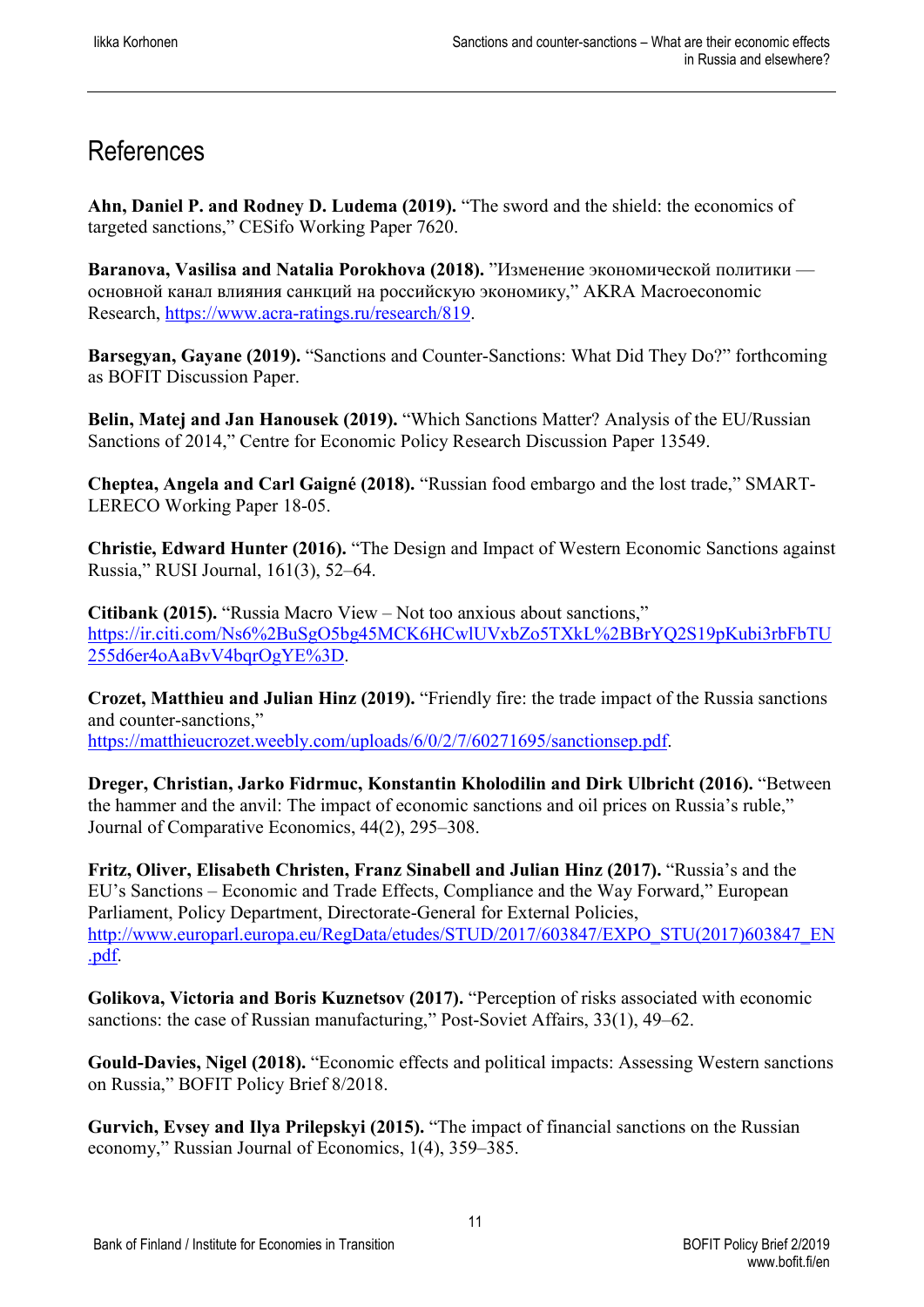**International Monetary Fund (2015).** "Russian Federation – Article IV Staff Report," Washington D.C.

**International Monetary Fund (2019).** "Russian Federation – Article IV Staff Report," Washington D.C.

**Kholodilin, Konstantin A. and Aleksei Netšunajev (2019).** "Crimea and punishment: the impact of sanctions on Russian economy and economies of the euro area," Baltic Journal of Economics, 19(1), 39–51.

**Korhonen, Iikka, Heli Simola and Laura Solanko (2018).** "Sanctions, counter-sanctions and Russia – Effects on economy, trade and finance," BOFIT Policy Brief 4/2018.

**Korhonen, Iikka and Kimmo Koskinen (2019).** "Did sanctions reduce capital flows to Russia? Evidence from bilateral data," forthcoming as BOFIT Discussion Paper.

**Pestona, Anna and Mihail Mamonov (2019).** "Should we care? The economic effects of financial sanctions on the Russian economy," BOFIT Discussion Paper 13/2019.

**Volchkova, Natalya, Polina Kuznetsova and Natalia Turdeyeva (2018).** "Losers and winners of Russian countersanctions: A welfare analysis," FREE Policy Brief, [https://freepolicybriefs.org/wp](https://freepolicybriefs.org/wp-content/uploads/2018/09/freepolicybriefs_oct1.pdf)[content/uploads/2018/09/freepolicybriefs\\_oct1.pdf.](https://freepolicybriefs.org/wp-content/uploads/2018/09/freepolicybriefs_oct1.pdf)

**World Bank (2015).** "Russia Economic Report 33: The Dawn of a New Economic Era?" <https://www.worldbank.org/en/country/russia/publication/russia-economic-report-33>